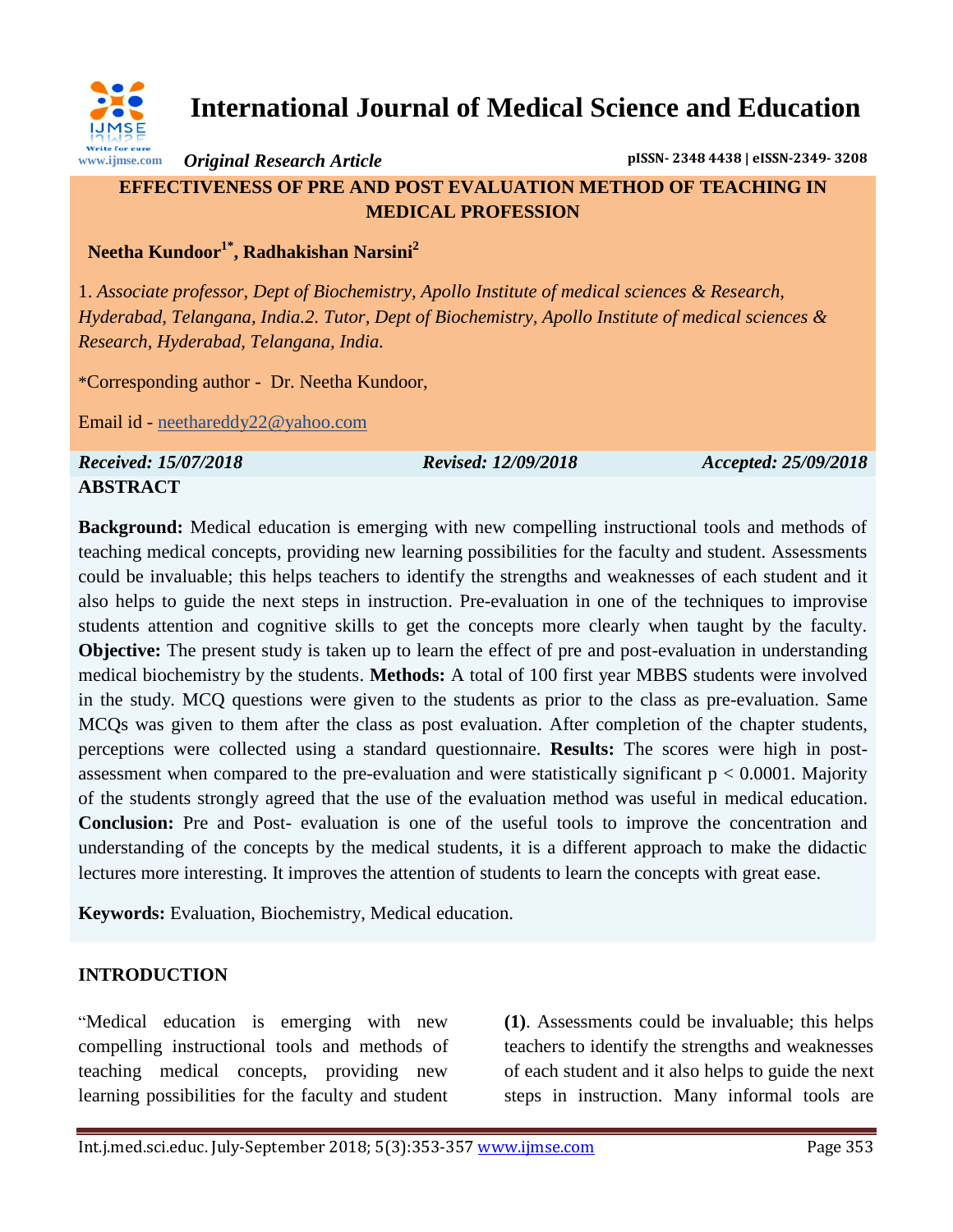available for assessing the various components of reading and understanding the subjects enabling the concept-oriented learning. It is a learned fact that no single assessment will provide insight into all of the learning and reading-related skills that are required for students.

Biochemistry is the chemistry of life. It is the study of biological processes at the cellular and molecular level. Many students are with the opinion that, biochemistry is the most volatile and tedious subject, often found tough to read, understand and remember the concepts for a longer time.

The present study is taken up to inculcate the subject with concepts in the medical students. Pre-evaluation before teaching the topic, makes the student open up for the questions and put them on track enabling the student to think only about the subject for the next 45 mins. Preevaluation in one of the techniques to improvise students attention and cognitive skills to get the concepts more clearly when taught by the faculty. The present study is taken up to learn the effect of pre and post-evaluation in understanding medical biochemistry by the students.

## **MATERIALS AND METHODS**

The study was conducted in the Department of Biochemistry for first MBBS students at Apollo Institute of Medical Sciences & Research. It's a questionnaire-based study. 100 first MBBS students participated in the study with consent. Each topic was framed with few MCQs specific to the topic that was delivered in that particular hour. It was given to the student as a preevaluation test. Later after the completion of the topic, the same MCQs paper was given and this was considered to be a post-evaluation test. After

the successful completion of the chapter, feedback was taken from the students wherein we used a standard validated feedback questionnaire.

**Data analysis:** The data was analyzed using SPSS 20.0 Student t-test was applied to observe the significance of the difference between the groups. A p value of  $< 0.05$  was considered to be statistically significant. Feedback collected from the students regarding the method of teaching and their opinion on pre and post-evaluation was given in percentage.

**RESULTS:** The scores were high in postassessment  $(9.77\pm0.591)$  when compared to the pre-evaluation  $(4.85\pm0.434)$  and were statistically significant  $p < 0.0001$ .

Majority of the students strongly agreed that the use of the evaluation method was useful in medical education. 71% agreed that in understanding topics, evaluation session was very useful. 57% agreed that Evaluation motivated us for learning. 52% strongly agreed that evaluation questions were relevant to the topics discussed. 59% agreed that the evaluation increased our interest in Clinical Biochemistry. 52% agreed that the role of the facilitator was important in an evaluation session.

63% agreed that evaluation session was important in terms of the development of critical thinking. 63% agreed that the evaluation helped to link clinical knowledge with basic Biochemistry. 41% agreed that evaluation helped to interpret the laboratory results. 60% agreed that evaluation will help in diagnosis in future. 60% agreed that the evaluation along with lecture is better than only the lecture method.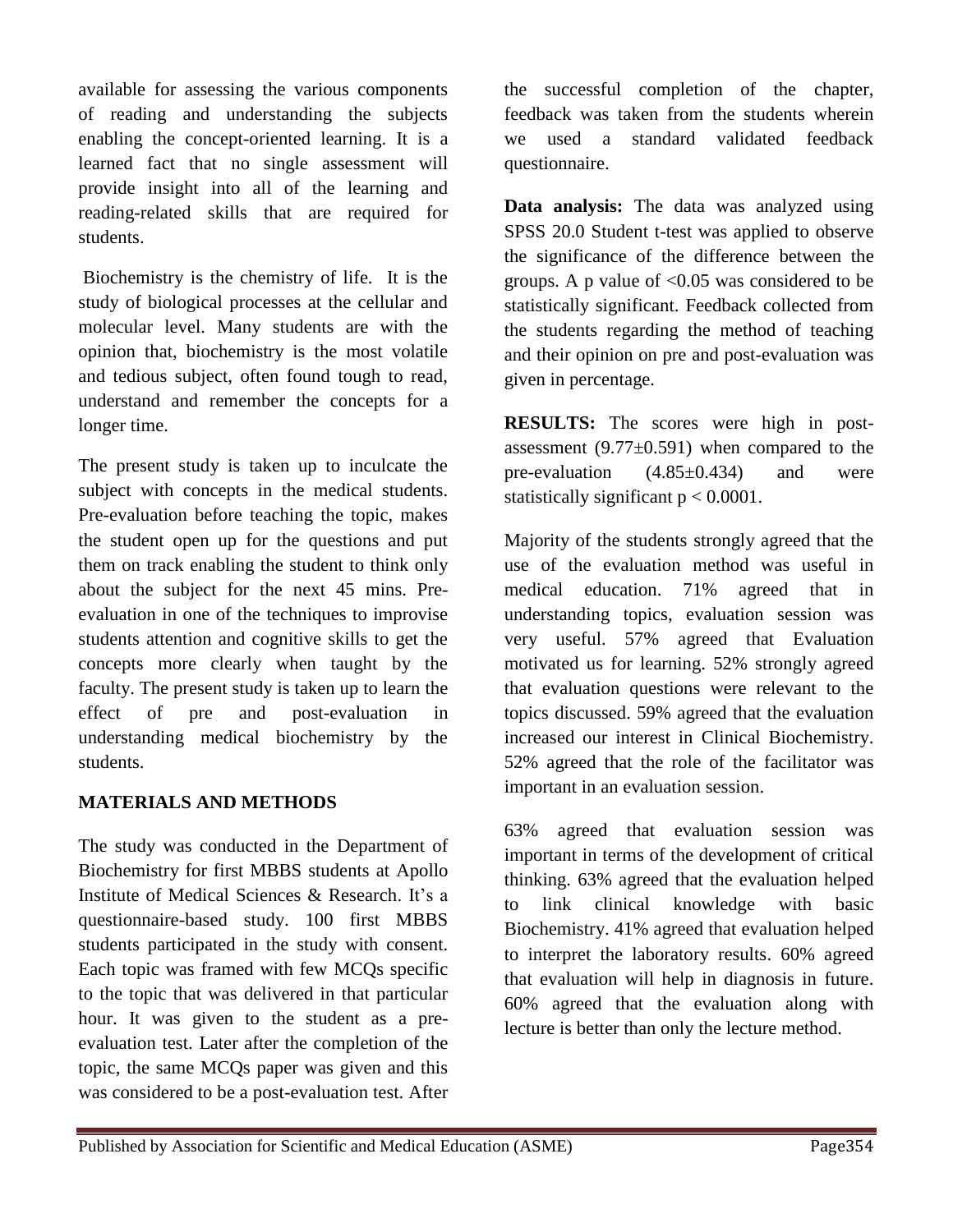|                                                                                  | <b>Strongly</b> |              | N <sub>0</sub> |                 | <b>Strongly</b> |
|----------------------------------------------------------------------------------|-----------------|--------------|----------------|-----------------|-----------------|
| Q. no                                                                            | agree           | <b>Agree</b> | Opinion        | <b>Disagree</b> | <b>Disagree</b> |
| In understanding topics, evaluation session<br>was very useful                   | 29%             | 71%          | 2%             | 0%              | 0%              |
| Evaluation motivated us for learning                                             | 29%             | 57%          | 11%            | 0%              | 0%              |
| Evaluation questions were relevant to the<br>topics discussed                    | 52%             | 41%          | 5%             | 0%              | 0%              |
| The evaluation increased our interest in<br>clinical Bio-chemistry               | 17%             | 59%          | 19%            | 0%              | 0%              |
| Role of facilitator was important in<br>evaluation session                       | 29%             | 52%          | 14%            | 2%              | 3%              |
| Evaluation session was important in terms of<br>development of critical thinking | 20%             | 63%          | 17%            | 3%              | 0%              |
| Evaluation helped to link clinical knowledge<br>with basic Biochemistry          | 20%             | 63%          | 14%            | 0%              | 0%              |
| Evaluation helped to interpret the laboratory<br>results                         | 9%              | 41%          | 22%            | 10%             | 0%              |
| Evaluation will help in diagnosis in future                                      | 19%             | 60%          | 19%            | 2%              | 0%              |
| Evaluation along with lecture is better than<br>only lecture method              | 31%             | 60%          | 5%             | 2%              | 0%              |

### **Table 1: Perceptions of the students about pre and post evaluation method**

#### **DISCUSSION:**

Medical education is emerging with many technical tools to improvise the understanding and skills of the medical student making him/her strong with skills as well as concepts. Biochemistry is one of the tough rather very important subjects, the concepts have to be pertained throughout the carrier to deliver good patient care. In the present study, we used pre and post- evaluation method to nurture the understanding and thinking skills of the medical students. Earlier studies suggested and supported the implementation of the evaluation programs in medical education **(2, 3).** The method used was an evaluation of the student through MCQs. As it is learned that there are various methods like

problem-based learning (PBL), small group discussion, team-based learning (TBL), casebased learning (CBL), etc; for teaching and learning the concepts, one more efficient approach is MCQs which was used in the present study. This enabled us to learn whether the topic is delivered at the right level. Further to plan and restructure the future classes to meet the student needs. Moreover, it also helps to understand the student capability and their level of understanding the subject with which we can grade a student and plan which student needs individual support and extra effort in making the student computable. Many studies in the field of medical education had proved that a structured teaching environment with objectives or the questions placed before the students prior to the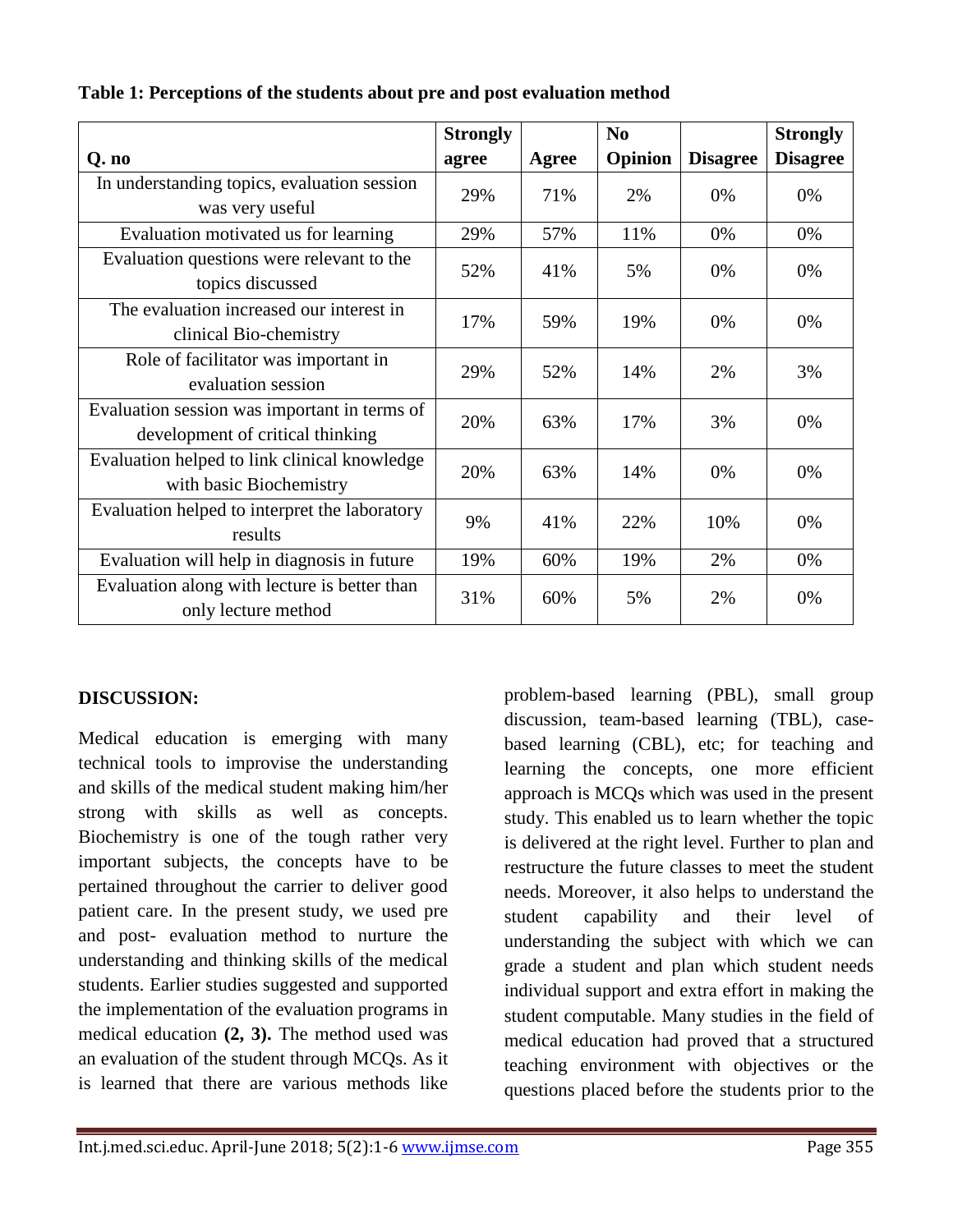lecture delivery. This encourages the student to thoughtfully articulate their opinions or differing points of view in the due course of learning and gaining knowledge, this includes an open discussion which also improves the student communication skills **(4).** In the present study, we observed improved scores which were statistically highly significant after the lecture (post analysis) proving that pre-evaluation dragged the concentration of the student to get the answers for the questions asked in the assessment. The feedback questionnaire was given to the students to get their opinion on pre and post-evaluation had given the following information. More than 60% of the students had an opinion that the evaluation method was very useful and better than the direct lecture method. Students expressed that the method motivated them to learn the concepts, it dragged their interest in clinical biochemistry topics, and the session helped them in developing critical thinking. It was also accepted that this method helped them to link clinical knowledge with basic biochemistry which further helps them to interpret the laboratory results and diagnosis. However, it was agreed by the students that the role of the facilitator is also important to get the concepts helping them to unlock the questions asked. For the successful results, the facilitator should choose relevant questions apt to the topic discussed **(5).** It was reported that the evaluation not only helps to improve the learning from teacher centered to student centered but also helps to evaluate the ability of the teachers in terms of student's satisfaction **(6-9)**. It was reported that evaluation improves the academic performance also along with improving the thinking skills of the students **(10, 11)**.

#### **Limitations:**

The study was conducted in only one medical college, in a single chapter and can give certain explorative results when the same method is used for teaching complete medical biochemistry, irrespective of the teaching faculty.

### **CONCLUSION**

Pre and Post- evaluation is one of the useful tools to improve the concentration and understanding of the concepts by the medical students, it is a different approach to make the didactic lectures more interesting. It improves the attention of students to learn the concepts with great ease.

## **REFERENCES:**

- 1. Effective Use of Educational Technology in Medical Education, by the Association of American Medical Colleges, March 2007.
- 2. Friedman, CP. The Marvelous Medical Education Machine or How Medical Education Can Be Unstuck in Time. Academic Medicine. 2000; 75(10): S137- S142.
- 3. Downing SM. Reliability: on the reproducibility of assessment data. Medical Education 2004; 38: 1006-1012.
- 4. McOwen KS, Bellini LM, Morrison G, Shea JA. The Development and Implementation of a Health-System-Wide Evaluation System for Education Activities: Build It and They Will Come. Acad Med. 2009;84:1352–1359.
- 5. Herzig S, Marschall B, Nast-Kolb D, Soboll S, Rump LC, Hilgers RD. Positionspapier der nordrheinwestfälischenStudiendekanezurhochschul vergleichendenleistungsorientiertenMittel vergabefür die Lehre. GMS Z Med Ausbild. 2007;24:1-4.
- 6. Braun E, Leidner B. Academic course evaluation: Theoretical and empirical